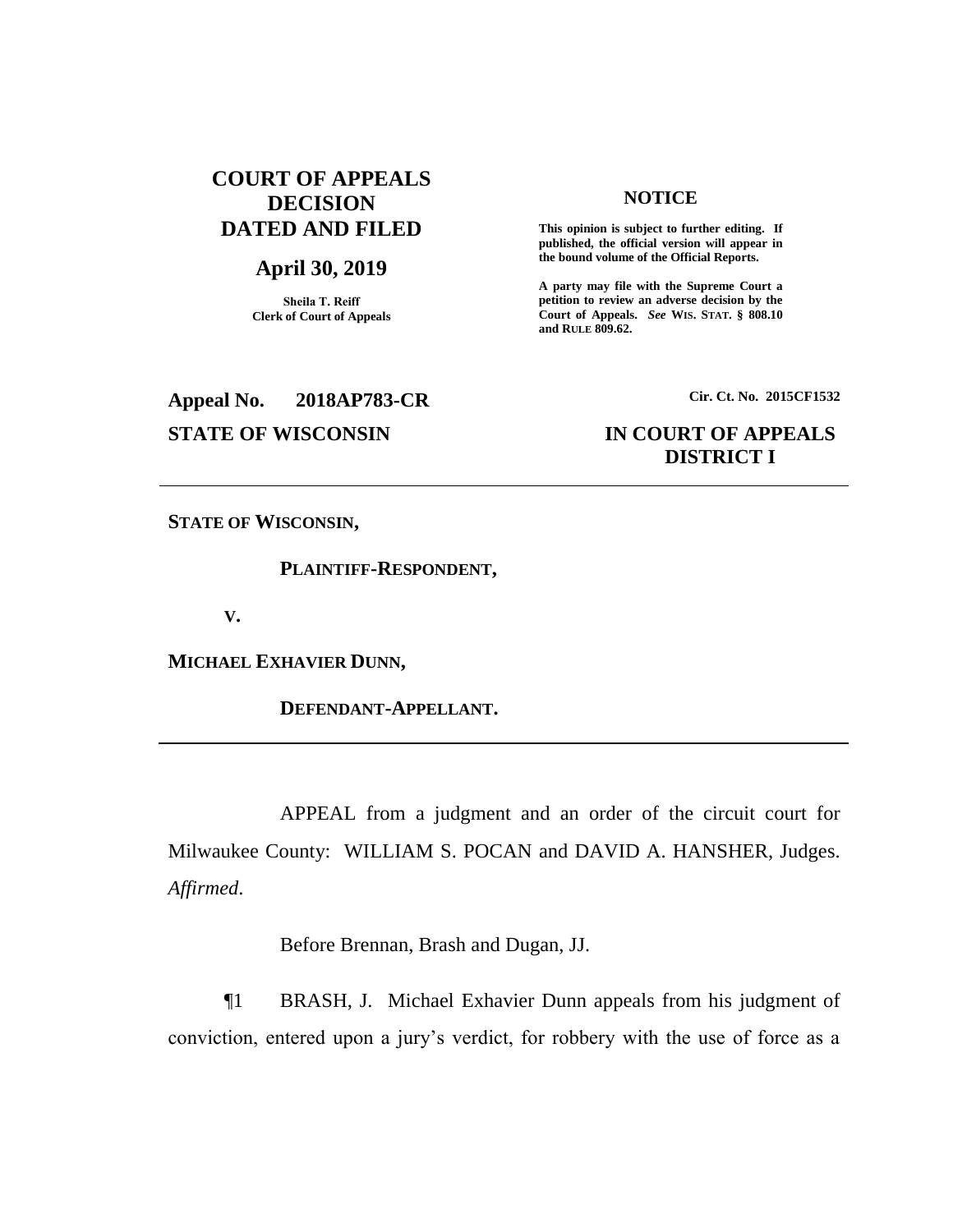party to a crime. Dunn also appeals the order denying his motion for postconviction relief.

¶2 Dunn argues that the constitutional requirement for a jury pool to represent a fair cross section of the community was violated here, and further, that he was denied equal protection when the State used two peremptory strikes to remove two African-American jurors from the pool. Dunn also makes a claim of ineffective assistance by his trial counsel due to his failure to cross-examine a witness for the State regarding her identification of Dunn from surveillance video.

 $\P$ 3 The postconviction court<sup>1</sup> denied Dunn's motion without a hearing. We affirm.

## **BACKGROUND**

¶4 The charge against Dunn stems from a robbery that occurred on the evening of April 3, 2015. West Allis Police were called to a business where they made contact with the victim, V.S. V.S. was wearing only a hoodie and boxer shorts; his head was bleeding, and he also appeared to have a "zig-zag shoe print" on his forehead.

¶5 V.S. explained that he had used Backpage.com to hire a female prostitute whom he then met at a Days Inn in West Allis. After they went to a room in the hotel, two African-American males came out of the bathroom and began beating V.S. The two males took V.S.'s pants, which contained his cell

 $\overline{a}$ 

<sup>&</sup>lt;sup>1</sup> Dunn's trial was before the Honorable William S. Pocan, who we will refer to as the trial court. The postconviction motion was heard by the Honorable David A. Hansher due to judicial rotation; we will refer to him as the postconviction court.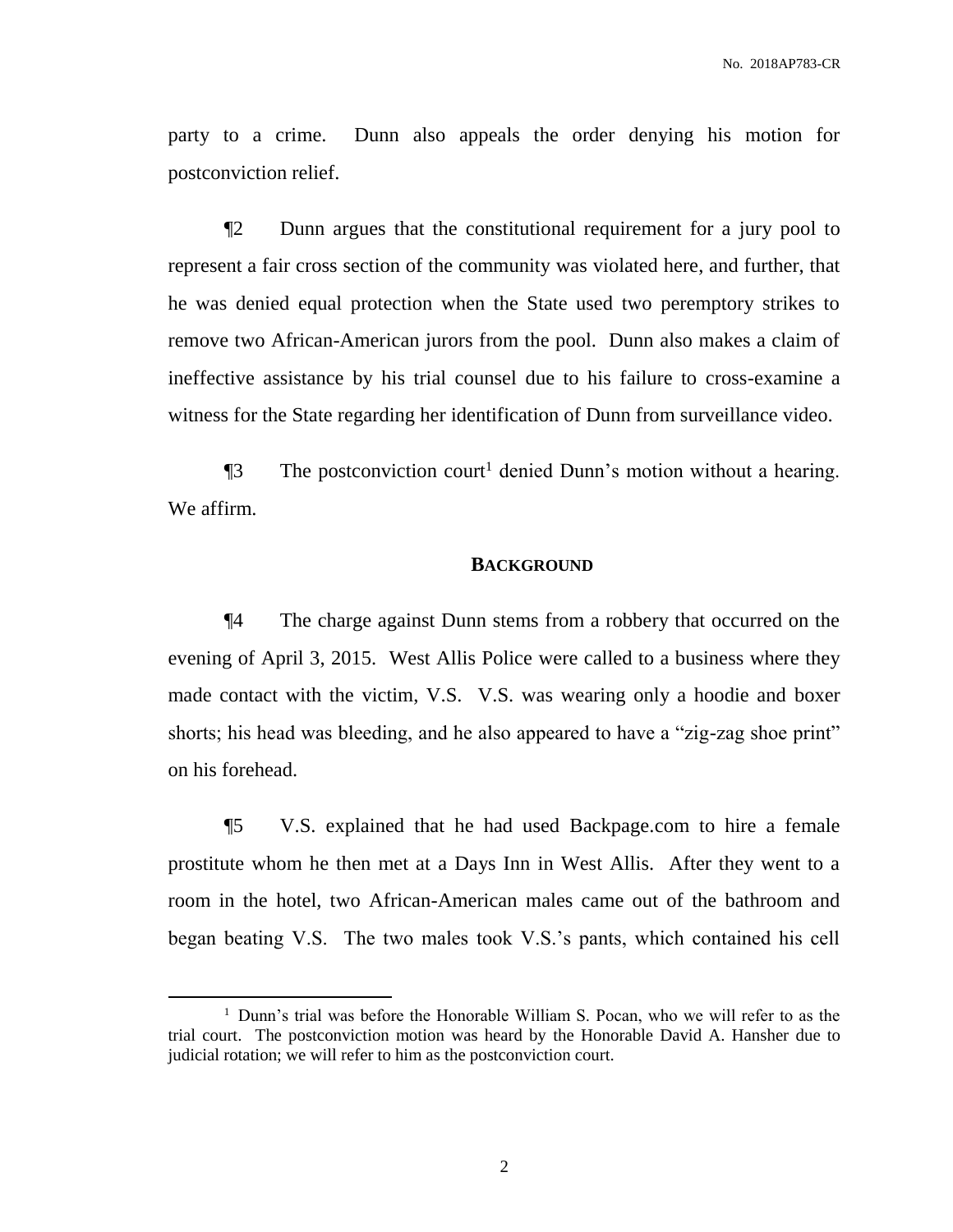phone, debit cards, and approximately \$380. They then fled the hotel with the female; V.S. walked to the business to call the police.

¶6 The police went to the Days Inn to investigate and obtained surveillance video from the hotel from approximately 7:00 p.m. that evening. The video showed two males—later identified as Dunn and Austin Cooper—and a female—later identified as Sarah Parker—enter the hotel together. Dunn and Cooper went to the room while Parker went downstairs to meet V.S. and bring him up to the room. The video shows that a short time later Dunn, Cooper, and Parker ran from the hotel carrying some clothing—including a pair of pants—and fled in a Ford Explorer. V.S. was able to identify Parker, whom he knew as "Anna," but was unable to identify Dunn and Cooper because they had attacked him from behind and had on hooded sweatshirts.

¶7 Two witnesses at the hotel were able to provide the license plate number of the Ford Explorer. The next day, April 4, 2015, police located the Explorer in the parking lot of Southridge Mall, with Dunn, Cooper, and Parker inside. A sweatshirt worn by one of the men in the surveillance video was found in the vehicle, along with a Wisconsin identification card belonging to Dunn. V.S.'s pants were found a short distance away. Dunn, Cooper, and Parker were arrested and charged with robbery with the use of force.

¶8 Additionally, V.S. had activated the "Find my Phone" application for his cell phone. He tracked it online to a general location in the vicinity of South 65th Street and West Mitchell Street. The police were aware that Dunn's mother lived on West Mitchell Street. The police searched her residence on April 4, 2015, and discovered V.S.'s cell phone in a laundry basket.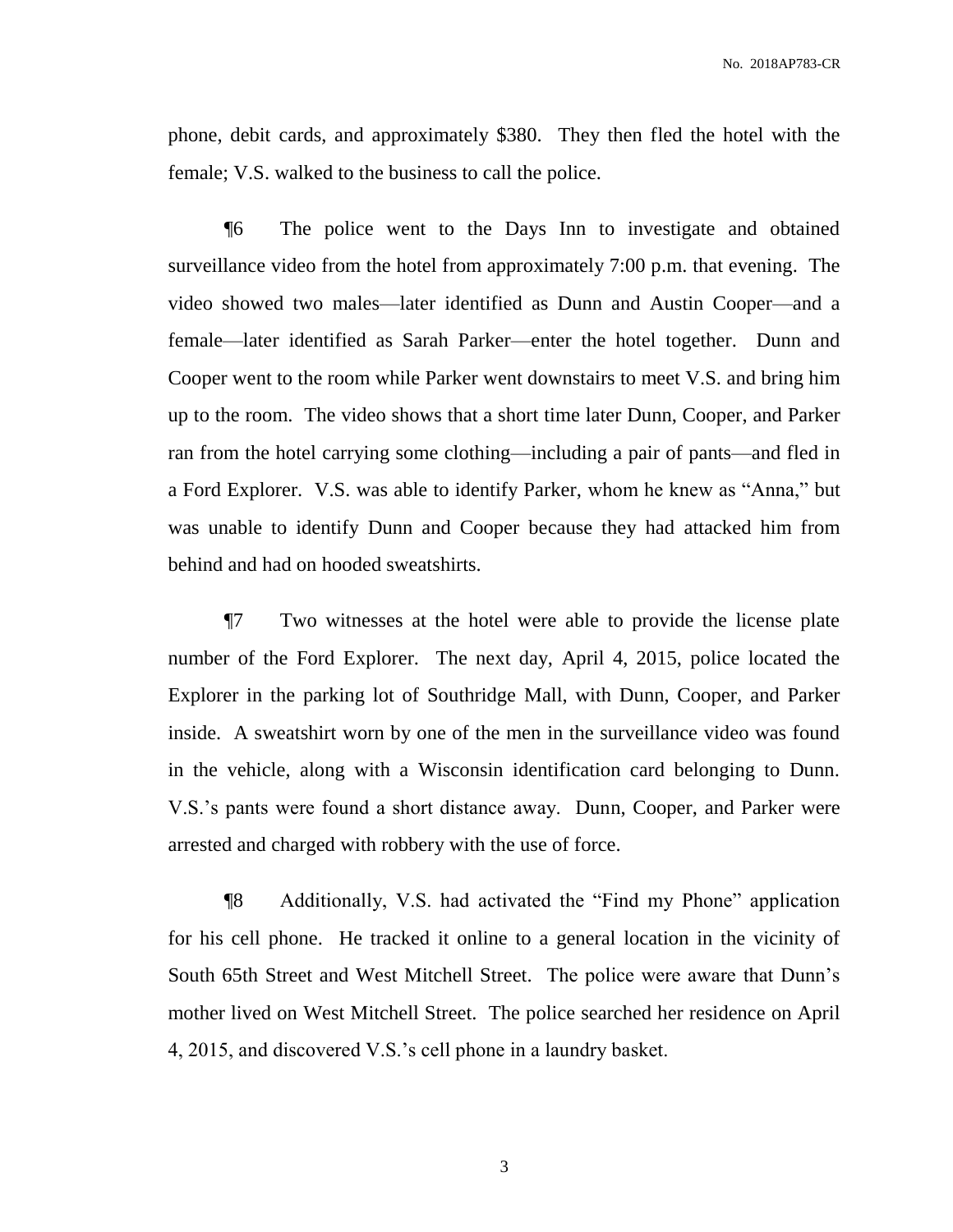¶9 Police also identified the owner of the Ford Explorer as Dana Ganske. She had been dating Dunn for about seven months at the time of the incident. When police spoke to her on April 4, 2015, she told them that her vehicle had been in her possession all day on April 3.

¶10 Approximately two months later, however, police arrested Ganske, telling her she could be charged with aiding a felon for lying to them and that she could go to prison, which could result in her losing custody of her child. She then admitted that she had lied to the police because Dunn had told her to, and she did not want him to get into trouble.

¶11 Ganske stated that Dunn had borrowed her vehicle on April 3 at about 3:00 p.m. and returned it at approximately 11:00 p.m. The police also showed her the surveillance video from the Days Inn. Ganske identified her vehicle in the video. Ganske also identified Dunn in the video, stating that she recognized his walk and that she had bought the clothes he was wearing. Ganske noted that she had known Dunn for about ten years, since they were in middle school.

¶12 The matter proceeded to trial, which was held over three days in February and March 2016. A jury pool of thirty prospective jurors was requested, which is standard; both Dunn and the State agreed that was acceptable. However, Dunn's trial counsel advised the trial court that at a previous jury trial "the number of African-Americans on the panel was greatly underrepresented" and that if the same situation arose for this trial, he might make a motion challenging the jury pool since Dunn is African-American. The trial court responded:

> THE COURT: Well, you may but I don't know what kind of a challenge you would bring because of course it's not to the thirty people that are brought here. It's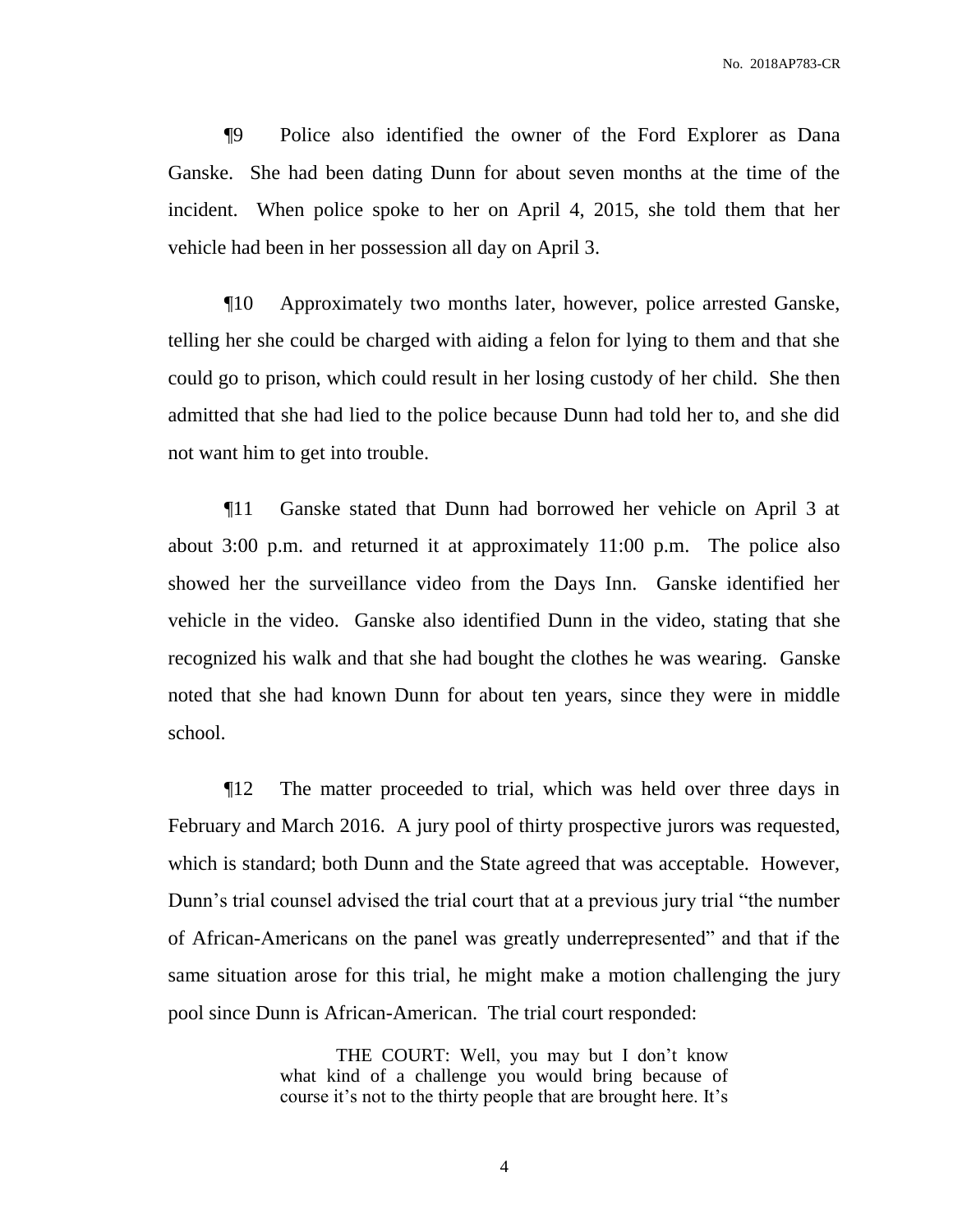the people that are called by Milwaukee County. And quite frankly, I doubt that you've got the data to challenge that. My information is that they're very careful about calling in a cross[]section of the community. And that's the information that I've been provided. But we'll see if and when it is raised, we'll certainly address any objection or request you have.

¶13 The jury pool contained only three African-Americans out of the thirty prospective jurors. Dunn's trial counsel raised the objection that there was a cross section violation, citing statistics from the Wisconsin Blue Book.<sup>2</sup> Counsel had made calculations based on that statistical information, finding that the African-American voting population in Milwaukee County was approximately 23.6 percent. Thus, counsel argued that African-Americans in this jury pool—at only ten percent—were underrepresented. Counsel conceded that he did not have enough information regarding Milwaukee County's jury pool procedures to establish a prima facie violation of the cross section requirement, but he requested that the court use its inherent authority to ensure a fair cross section of jurors.

¶14 The trial court stated that the objection to the jury pool was premature. The court determined that they needed to wait until the jury panel was chosen. The court also noted that since V.S. was also a minority—although not African-American—this may not be the "ideal case" for making that argument.

¶15 The State subsequently struck two of the African-American jurors from the pool. Dunn's trial counsel renewed his motion, stating that the cross section had been reduced to a seven percent representation of African-Americans

<sup>&</sup>lt;sup>2</sup> The Wisconsin Blue Book is a biennial publication of the Wisconsin Legislative Reference Bureau which contains information about the State of Wisconsin, including population statistics.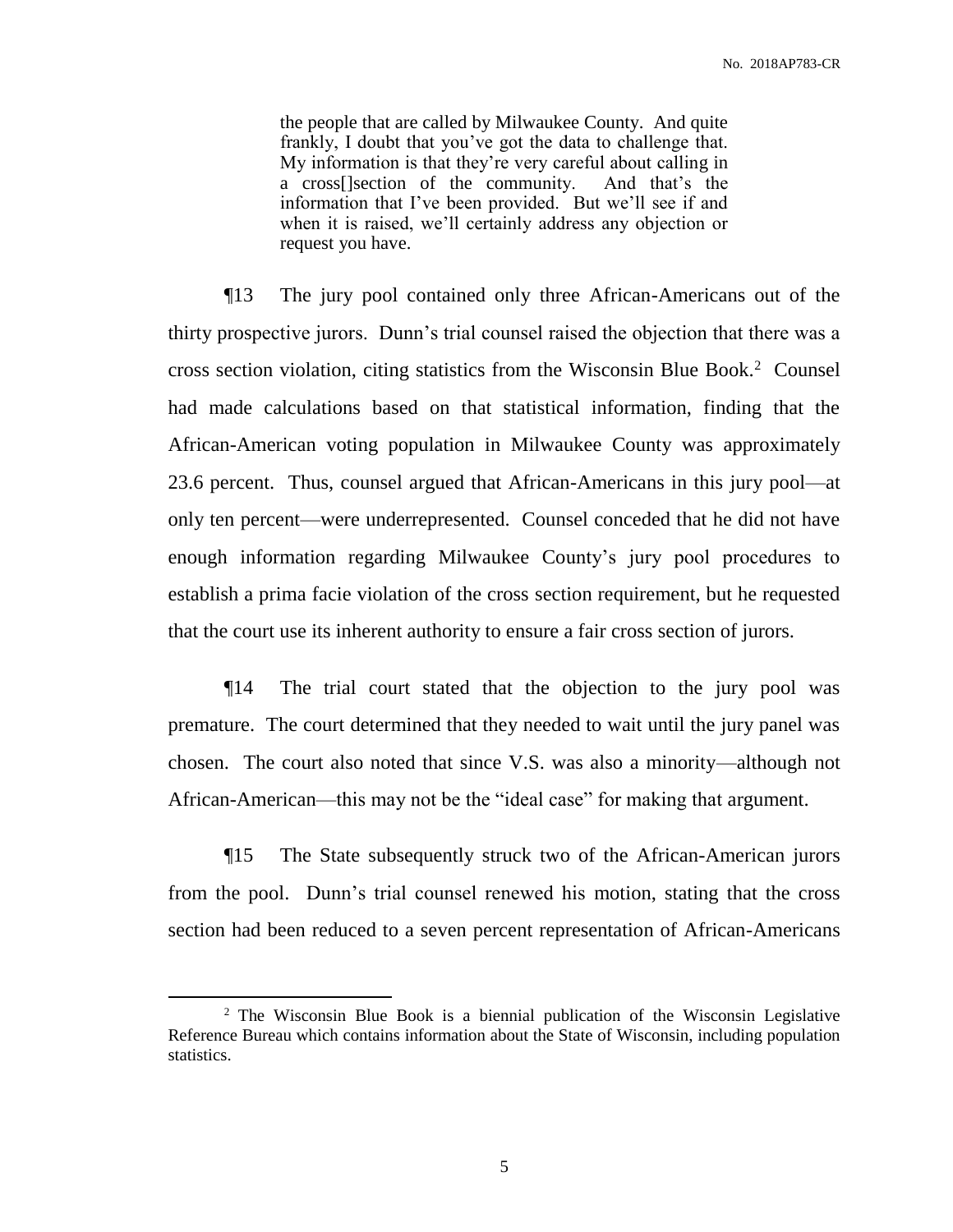on the jury panel. Counsel again requested that the court use its inherent authority to strike the jury panel so that a different panel could be chosen.

¶16 In response, the State provided race-neutral reasons for striking the two African-American jurors: one was asleep, and one worked third shift, and the prosecutor stated that it was his general practice to strike third-shift workers. Therefore, the State asserted that there was no violation of the rule set forth in *Batson v. Kentucky*, 476 U.S. 79, 96 (1986), prohibiting "purposeful discrimination" in empaneling a jury. The trial court agreed with the State that there was no *Batson* violation, and further, that there was no reason to strike the jury panel based on equity grounds. It therefore denied the request.

¶17 The trial proceeded. V.S., Ganske, and the investigating officers all testified. Dunn's trial counsel cross-examined Ganske regarding her change in story between her initial statement to police about her vehicle being in her possession all day on the day of the incident, to her statement after she was arrested two months later and she admitted Dunn had borrowed the vehicle. Dunn did not testify, and the defense did not call any witnesses.

¶18 The jury returned a guilty verdict. Dunn was sentenced in May 2016 to eight years of initial confinement and four years of extended supervision.

¶19 Dunn filed a motion for postconviction relief in December 2017. He alleged ineffective assistance of his trial counsel on the ground that he had failed to cross-examine Ganske regarding her identification of Dunn and her vehicle in the surveillance video, since Dunn was wearing a hoodie and the license plate number of her vehicle was not visible. He also asserted that he was entitled to a new trial because he was denied his right to a jury drawn from a representative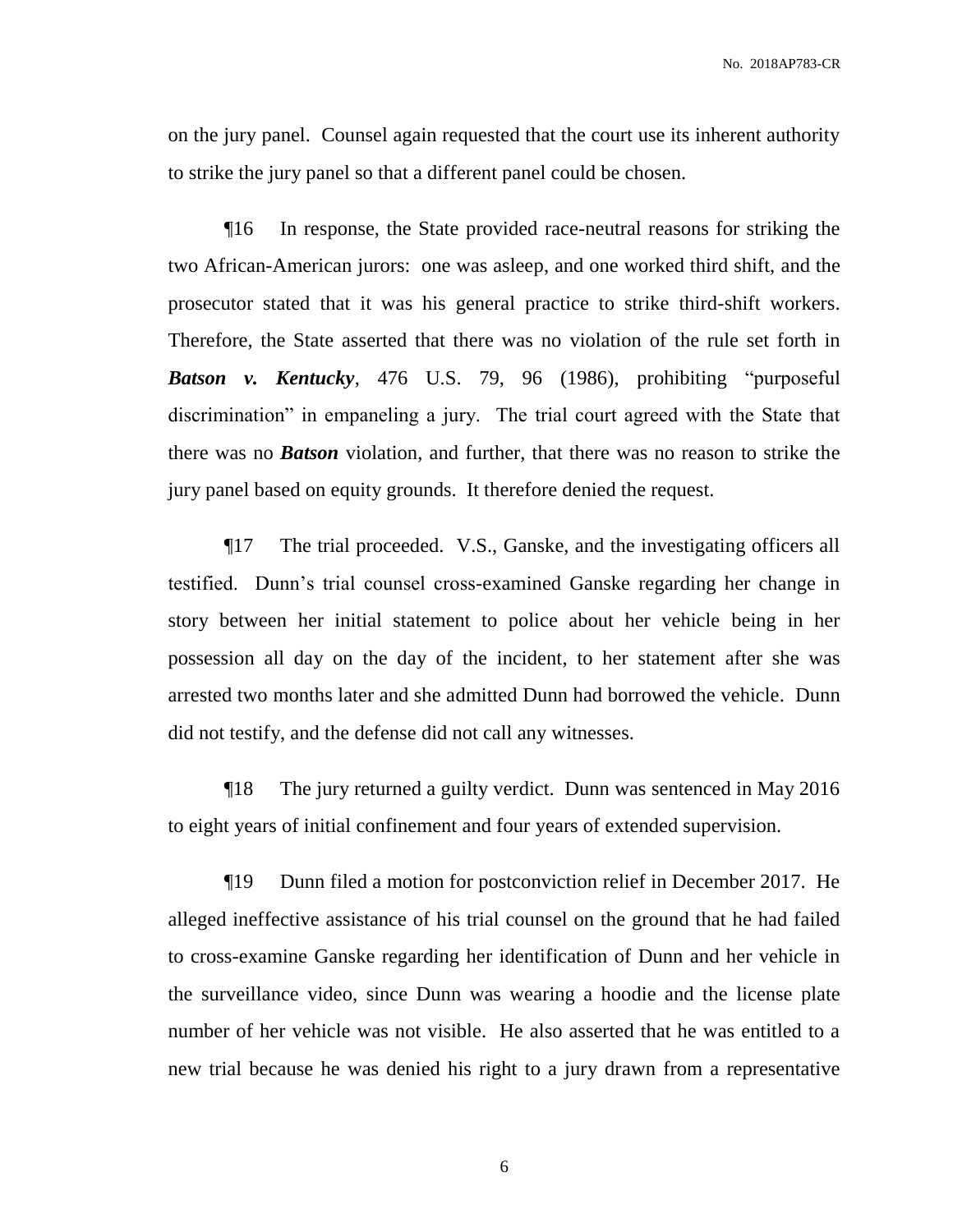cross section of the community based on Milwaukee County's exclusive use of Department of Transportation (DOT) lists for jury selection.

¶20 The postconviction court denied Dunn's motion without a hearing. Regarding the ineffective assistance claim, the court held that Dunn had not demonstrated prejudice because based on the other evidence against him, there was "absolutely no probability of a different outcome" and therefore his claim failed.

¶21 With regard to Dunn's jury pool argument, the postconviction court noted that his objection at trial was regarding the specific jury panel chosen, whereas his postconviction argument focused on a more general objection to Milwaukee County's jury-selection process. The court held that it did not have jurisdiction over that process. It therefore denied Dunn's motion in its entirety. This appeal follows.

#### **DISCUSSION**

#### *Fair Cross Section Requirement*

¶22 We first address Dunn's argument that the fair cross section requirement for jury pools was violated due to Milwaukee County's exclusive use of DOT lists for its jury-selection process. A criminal defendant has a right, under the Sixth and Fourteenth Amendments, to a jury that has been "selected from a fair cross section of the community." *Duren v. Missouri*, 439 U.S. 357, 359 (1979). We independently review challenges to constitutional principles. *State v. Pinno*, 2014 WI 74, ¶36, 356 Wis. 2d 106, 850 N.W.2d 207.

¶23 To establish a prima facie violation of the fair cross section requirement, a defendant must demonstrate: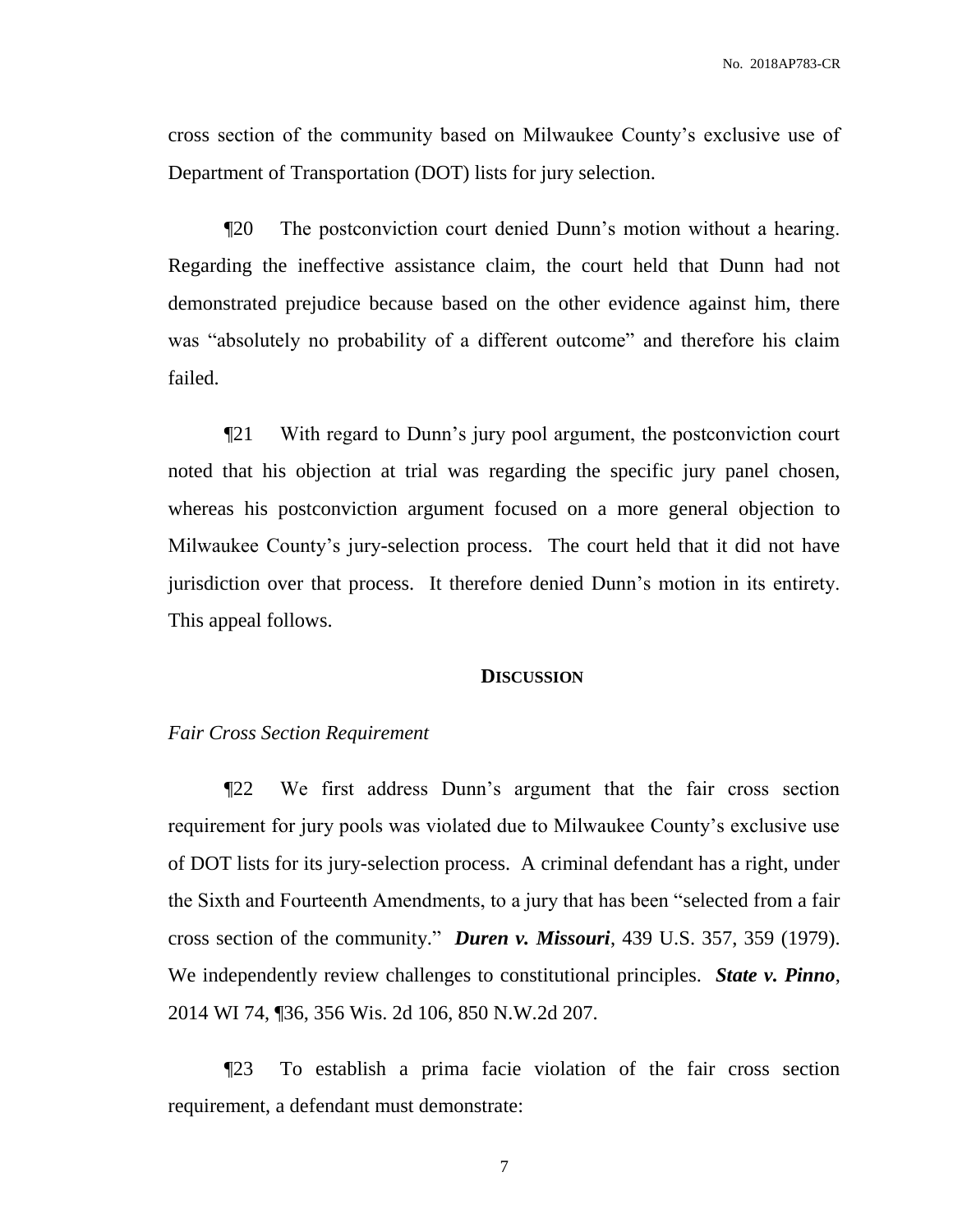(1) that the group alleged to be excluded is a "distinctive" group in the community; (2) that the representation of this group in venires from which juries are selected is not fair and reasonable in relation to the number of such persons in the community; and (3) that this underrepresentation is due to systematic exclusion of the group in the jury-selection process.

*Duren*, 439 U.S. at 364.

¶24 The State concedes, and we agree, that African-Americans are a distinctive group under the *Duren* test. Therefore, the first prong is satisfied.

¶25 With regard to the second prong, a fair cross section is present if "[s]ubstantial representation of a distinctive group exists." *State v. Pruitt*, 95 Wis. 2d 69, 78, 289 N.W.2d 343 (Ct. App. 1980). However, a jury pool "need not be a statistical mirror of the community," and "[a]bsolute proportional representation is not required." *Id.* There is no "*de minimus* disparity [that] amounts to an unfair or unreasonable representation of any 'distinctive group.'" *United States v. McAnderson*, 914 F.2d 934, 941 (7th Cir. 1990). In fact, "discrepancies of less than ten percent, standing alone, cannot support a claim of underrepresentation." *Id.*

¶26 Furthermore, with regard to the third prong of the test, a disproportionate representation of a distinctive group on one jury panel is not sufficient to prove systematic exclusion of that group. *Pruitt*, 95 Wis. 2d at 76. Thus, to prove the third prong, a defendant must show either "a jury[-]selection process that in itself tends to exclude members of the underrepresented group, or a disproportionate representation of a group on juries over a period of time." *Id.* at 77.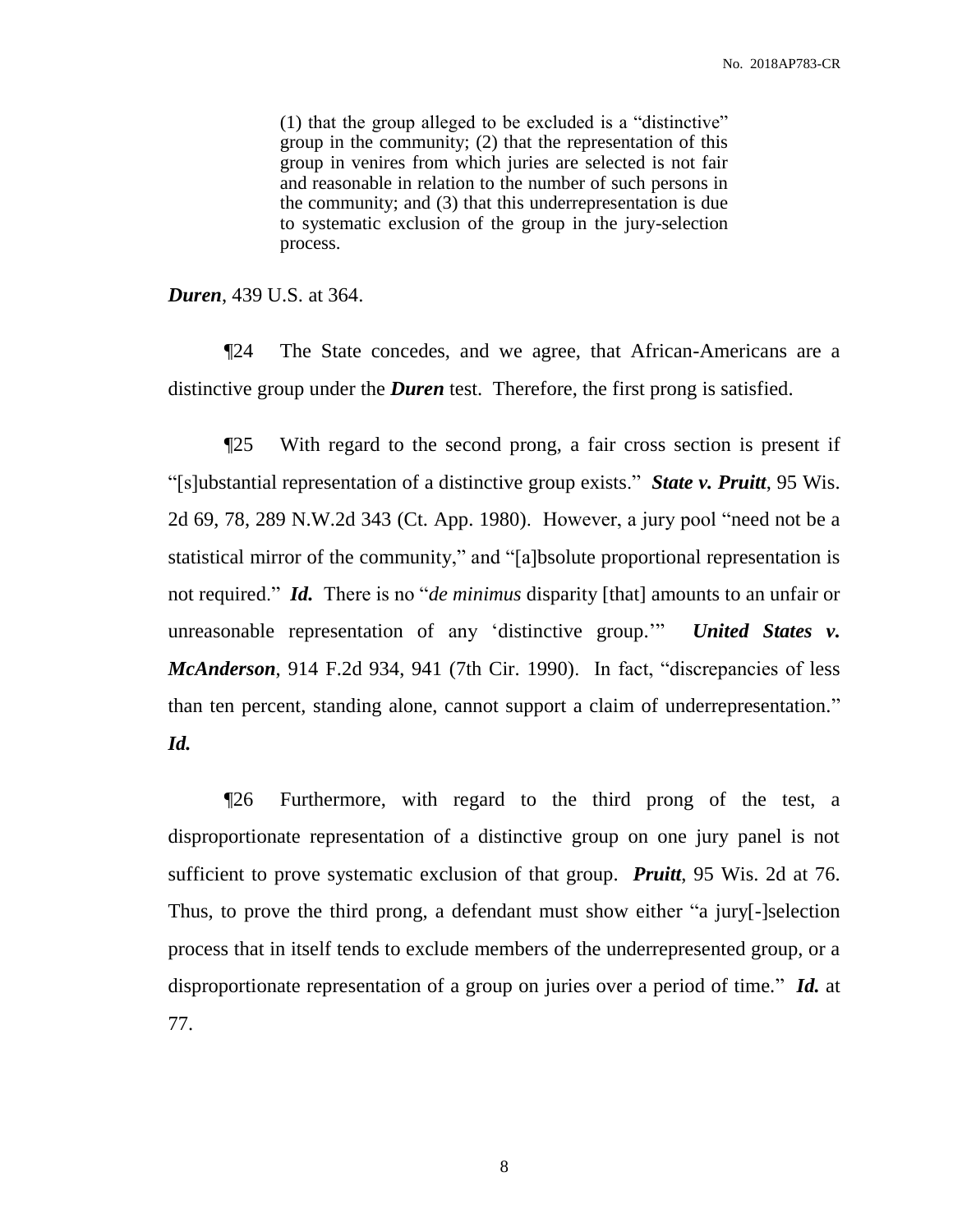¶27 In support of his claim, Dunn calculated disparity rates for African-American jurors, along with Hispanic jurors, from statistics garnered from Milwaukee County's Basic Jury System Evaluation Report for 2015. The "absolute disparity" rate is calculated by taking the percentage of a particular minority in the jury pool and subtracting it from the percentage that minority group represents in the jury-eligible population. *Berghuis v. Smith*, 559 U.S. 314, 323 (2010). 3

¶28 Dunn's calculations show the disparity rate for both of these distinctive groups to be less than ten percent.<sup>4</sup> As set forth in *McAnderson*, those discrepancies alone do not support Dunn's claim. *See id.*, 914 F.2d at 941.

¶29 Nevertheless, Dunn contends that Milwaukee County uses only a DOT list for its jury-selection process, and that consequently a significant number of Milwaukee County residents are excluded from juries since they do not have a driver's license or identification card. He asserts that those excluded from the DOT list are disproportionately minorities, citing a study performed by the University of Wisconsin-Milwaukee. Therefore, he argues that using the DOT list results in a systematic exclusion of minorities in the Milwaukee County jury pool, which translates into an underrepresentation of minorities on juries.

<sup>&</sup>lt;sup>3</sup> Dunn also calculated "comparative disparity," which calculates the likelihood of the minority group to be on the jury-selection list by dividing the absolute disparity for that group by the group's representation in the jury-eligible population. *See Berghuis v. Smith*, 559 U.S. 314, 323 (2010). However, Dunn does not apply those calculations to the context of his argument, or explain how they affect the analysis of the *Duren* test. *See Duren v. Missouri*, 439 U.S. 357, 364 (1979). We decline to develop this argument for him. *See Industrial Risk Insurers v. American Eng'g Testing, Inc.*, 2009 WI App 62, ¶25, 318 Wis. 2d 148, 769 N.W.2d 82.

<sup>&</sup>lt;sup>4</sup> The State contends that Dunn's calculations are erroneous, and provides different calculations; those calculations also show a disparity of less than ten percent.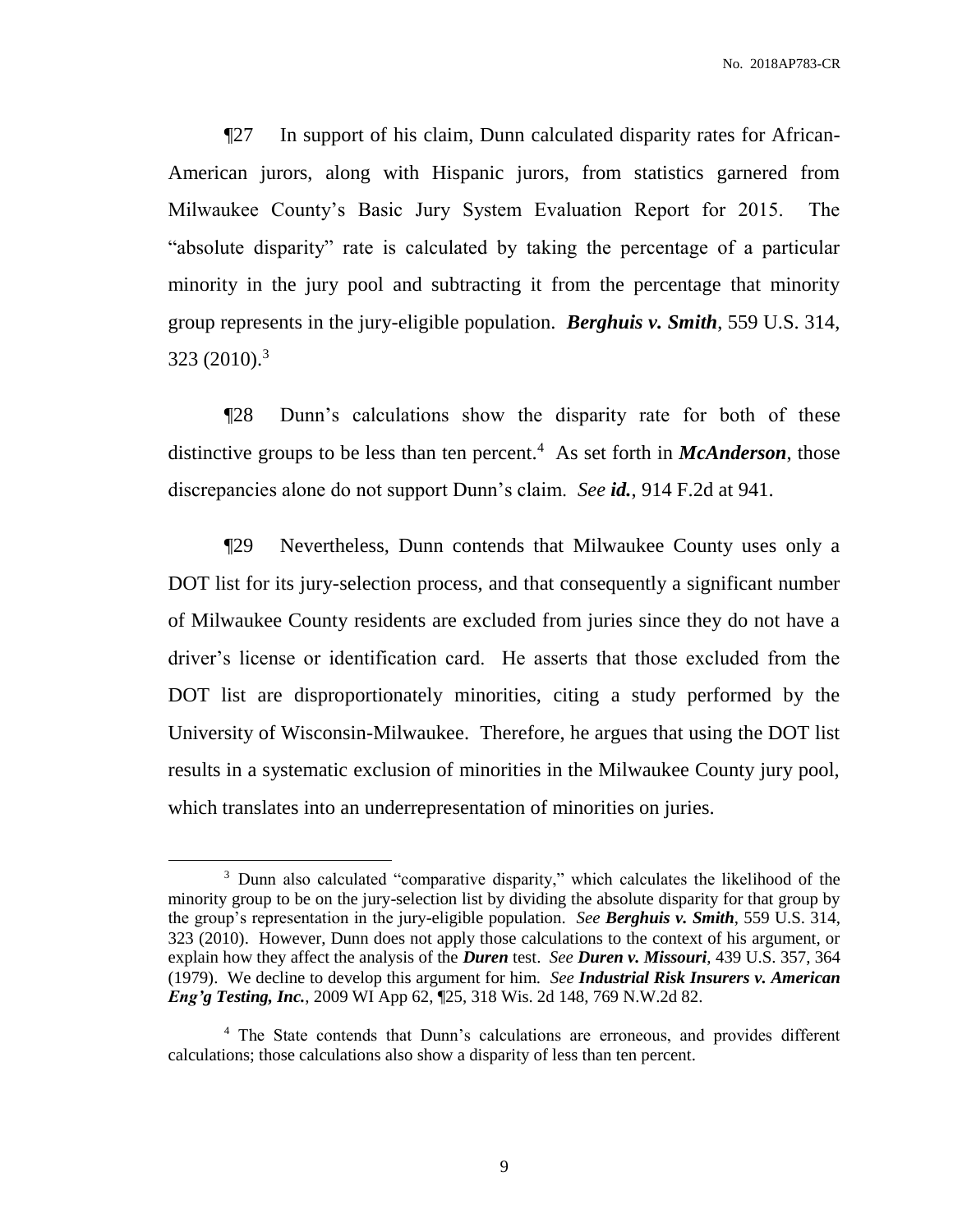¶30 There are several problems with Dunn's analysis. First, in Wisconsin, a master list of potential jurors is compiled each year by the Office of the Director of State Courts for use by the circuit courts in each county. WIS. STAT. § 756.04 $(2)(a)$   $(2017-18)$ .<sup>5</sup> The list is drawn from information provided by the DOT; however, the Director of State Courts may also use lists from other government entities, such as the Department of Revenue, the Department of Natural Resources, and the custodian of registered voter lists to compile its master list. Sec. 756.04(2)(b)-(c). The circuit courts must use the master list provided by the Director of State Courts for its jury-selection process. Sec. 756.04(2).

¶31 Dunn's argument that Milwaukee County exclusively uses a list provided by the DOT is based on a notation on the Milwaukee County website. He does not address the statutory requirements or provide any information from the Office of the Director of State Courts relating to its preparation of the master list that Milwaukee County is required to utilize. His argument is incomplete without that information.

¶32 Furthermore, Dunn has not shown that there is an underrepresentation of minorities on Milwaukee County juries: his own calculations show absolute disparities of less than ten percent, which is within the acceptable threshold. *See McAnderson*, 914 F.2d at 941. Thus, the analysis of the *Duren* test need not reach the prong that asks whether a systematic exclusion caused underrepresentation of minorities, since there is no proven underrepresentation. *See id.*, 439 U.S. at 364.

<sup>&</sup>lt;sup>5</sup> All references to the Wisconsin Statutes are to the 2017-18 version unless otherwise noted.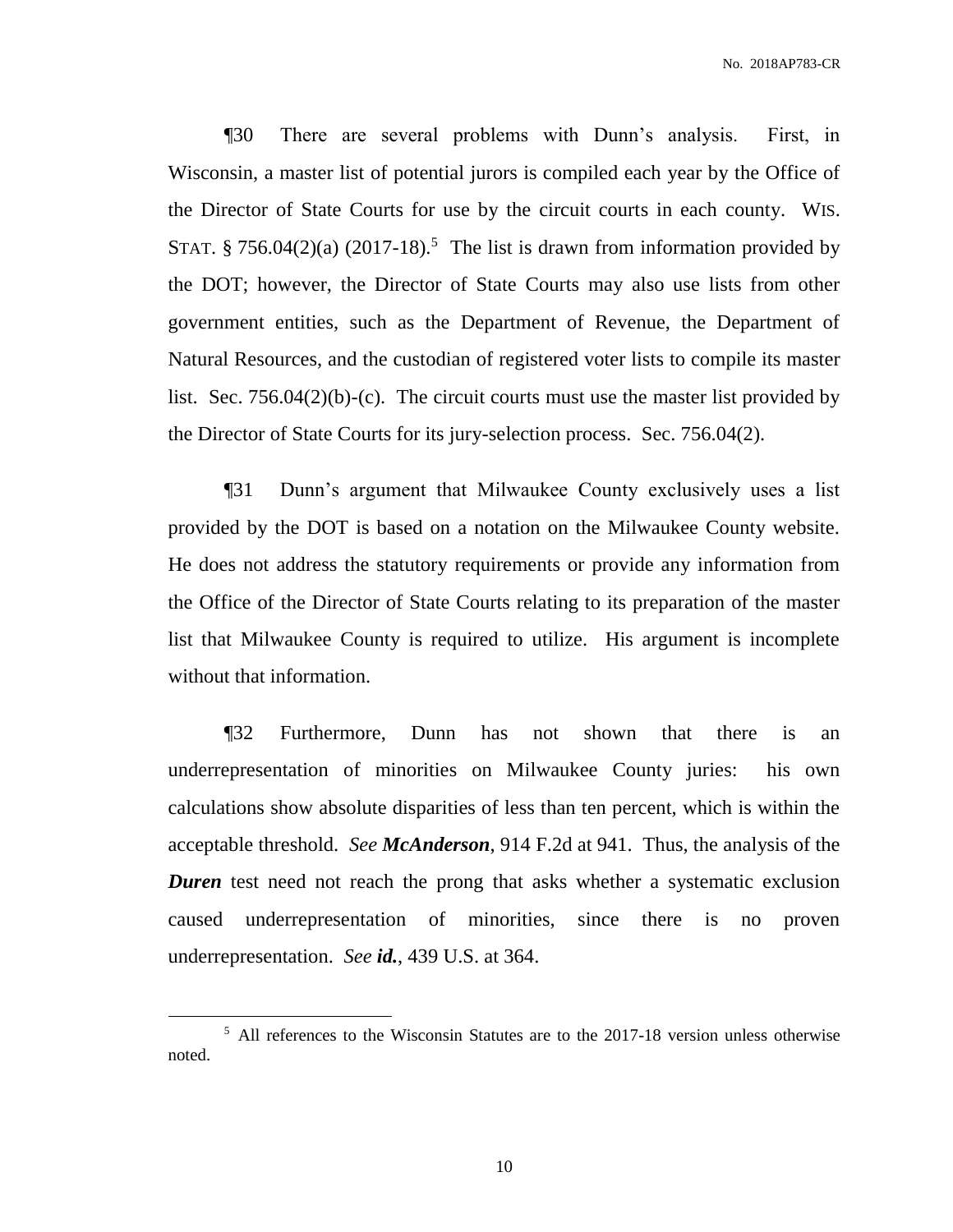¶33 Moreover, Dunn's analysis of that third prong of the *Duren* test is not compelling. He refers to an audit of the Milwaukee County jury-selection process performed in 2007, which noted disparities in the number of minorities in jury pools. He points out that explanations for the disparities included in the report note the use of the DOT list, as well as problems with individuals failing to respond and report for jury duty, and the rate at which potential jurors were legally disqualified and excused.

¶34 We do not find an audit that is more than ten years old to be particularly persuasive.<sup>6</sup> Additionally, Dunn does not discuss the other relevant factors listed in the audit; he merely focuses on the continued use of the DOT list which, as we have explained, is statutorily mandated.

¶35 For these reasons, we conclude that Dunn has not made a prima facie case that his right to a jury consisting of a fair cross section of the community was violated. *See id.*

# *Batson Violation*

 $\overline{a}$ 

¶36 We next turn to Dunn's claim that the State's use of peremptory strikes for two African-Americans in the jury pool was a *Batson* violation. In *Batson*, the United States Supreme Court held that the intentional exclusion of African-Americans from a jury on the basis of race is a violation of the Equal Protection Clause. *Id.*, 476 U.S. at 84. This rule also applies to peremptory challenges. *State v. Lopez*, 173 Wis. 2d 724, 728, 496 N.W.2d 617 (Ct. App. 1992). "[W]hether a prosecutor used a peremptory challenge 'in a purposefully

<sup>6</sup> Dunn states that he was not able to find a more recent audit.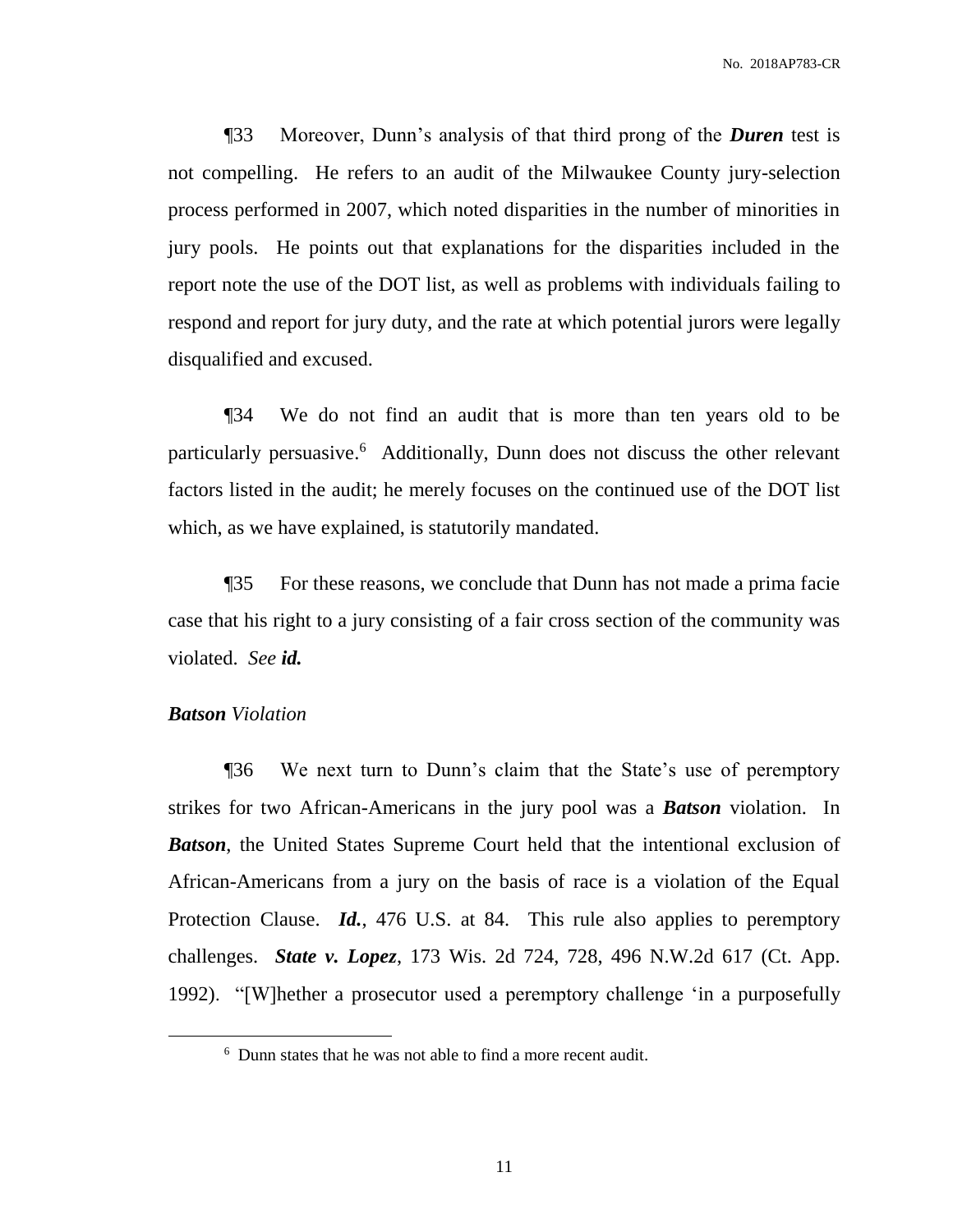discriminatory manner' [is] subject to the clearly erroneous standard of review on appeal." *Id.* at 729 (citation and one set of quotation marks omitted).

¶37 To demonstrate a *Batson* violation, the defendant must first establish a prima facie case of discriminatory intent on the part of the State. *State v. Lamon*, 2003 WI 78, ¶28, 262 Wis. 2d 747, 664 N.W.2d 607. This is accomplished if the defendant (1) shows that he or she "is a member of a cognizable group and that the prosecutor has exercised peremptory strikes to remove members of the defendant's race from the venire," and (2) shows that the "facts and relevant circumstances raise an inference that the prosecutor used peremptory strikes to exclude venirepersons on account of their race." *Id.* The trial court is to consider "all relevant circumstances" in determining whether a defendant has made this showing. *Id.*

¶38 If the trial court determines that the defendant has made this prima facie case, the burden then shifts to the State to provide "'a neutral explanation for challenging [the dismissed venireperson].'" *Id.*, ¶29 (citation omitted; brackets in *Lamon*). "[A] 'neutral explanation' means an explanation based on something other than the race of the juror." *Id.*, ¶30 (citation omitted). "Unless discriminatory intent is inherent in the prosecutor's explanation, 'the reason offered will be deemed race neutral.'" *Id.* (citation omitted). Furthermore, "[u]nless the prosecutor exercised a peremptory strike with the intent of causing disparate impact, that impact itself does not violate the principle of race neutrality." *Id.*

¶39 The trial court then weighs the credibility of the prosecutor's raceneutral explanation. *Id.*, ¶32. The defendant may challenge the reasons being proffered by the State as "pretexts for racial discrimination." *Id.* For example,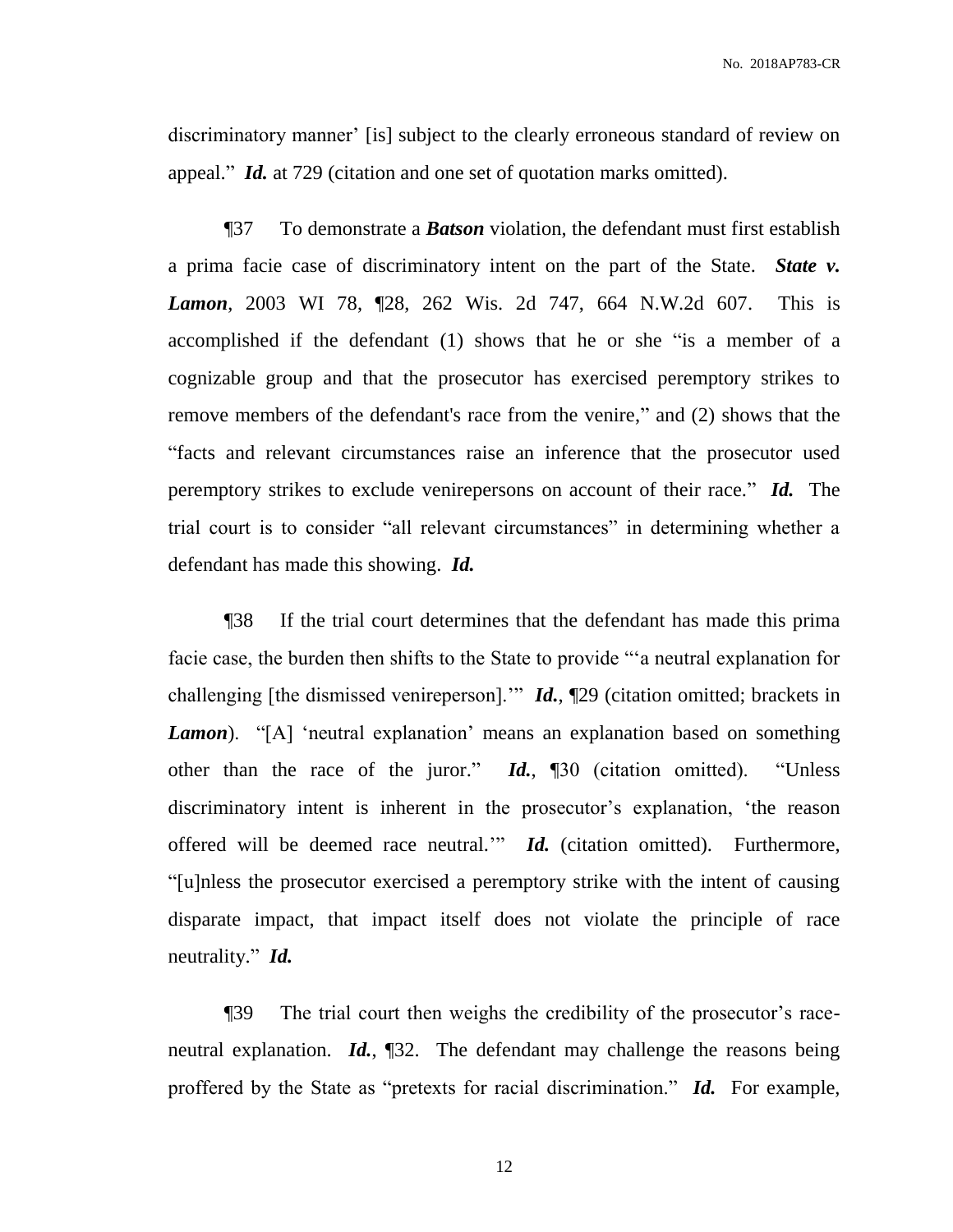"implausible or fantastic justifications may … be found to be pretexts for purposeful discrimination." *Id.* (citation omitted). However, the prosecutor's explanation "need not rise to the level of justifying exercise of a strike for cause." *Id.*, ¶29.

¶40 Dunn's trial counsel seems to conflate his objection to the State's use of peremptory strikes on two of the three African-Americans in the jury pool with his fair cross section challenge.<sup>7</sup> The State argues that Dunn has therefore forfeited a *Batson* argument on appeal. However, at the time of trial counsel's objection, the State responded with a reference to the *Batson* standard, and the trial court also referred to *Batson* in making its ruling on the objection. We therefore address this issue as raised by Dunn.

¶41 Although there was no discussion of the factors required for establishing a prima facie case of discriminatory intent regarding the peremptory strikes, the State responded to trial counsel's objection with race-neutral explanations for striking the two African-Americans from the jury pool: one juror was struck because she was asleep, and the other was struck because she worked third shift, and it was that prosecutor's general practice to strike jurors who work third shift. The State then pointed out that *Batson* requires a showing of discriminatory intent, arguing that it was not present in this case.

<sup>&</sup>lt;sup>7</sup> After the jury panel was chosen, Dunn's trial counsel renewed his objection to the number of African-Americans on the panel, again arguing that it was not a fair cross section of the community. He did not make an argument utilizing the *Batson* analysis; in fact, he stated that he "[did] not have grounds at this point to raise a *Batson* challenge because I haven't been able to see how … Milwaukee County picks its [prospective] jurors." Dunn's postconviction counsel stated that it appears that trial counsel inaccurately described his fair cross section challenge as a *Batson* challenge; we agree that seems to be the case.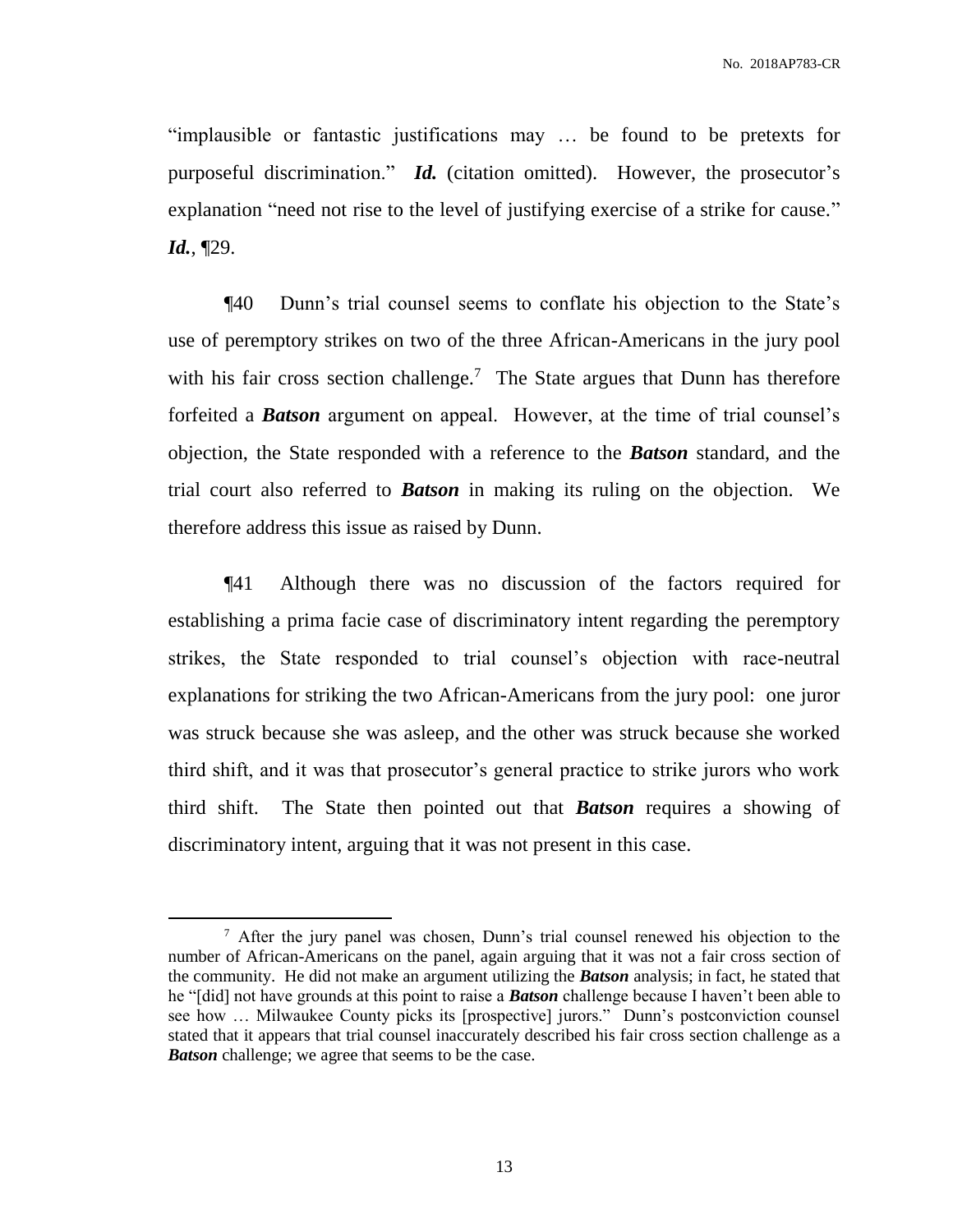¶42 In response, Dunn's trial counsel stated that he had not seen the sleeping juror. Furthermore, he suggested that the third-shift worker could obtain the necessary paperwork for taking the day off from work. Indeed, the trial court had indicated during voir dire that the court preferred that jurors who work third shift take off of work during a trial because the court "want[s] you to be wide awake."

¶43 Trial counsel also pointed out that another juror had also indicated that he worked third shift but was not struck. He was referring to a juror who stated that he provided winter services, and thus if it snowed during the night he was required to work.

¶44 After hearing from both parties, the trial court determined that there was no *Batson* violation and proceeded to trial with that jury panel.

¶45 "Once a prosecutor has offered a race-neutral explanation for the peremptory challenges and the trial court has ruled on the ultimate question of intentional discrimination, the preliminary issue of whether the defendant had made a prima facie showing becomes moot." *Hernandez v. New York*, 500 U.S. 352, 359 (1991). Although the trial court made no specific credibility findings, it accepted the State's race-neutral explanations in holding that there was no *Batson* violation.

¶46 We agree with the trial court's ruling. There is no indication in the record suggesting that there was any discriminatory intent on the part of the State. The State provided explanations for its peremptory strikes that did not contain any inherent discriminatory intent, nor were those explanations "'implausible or fantastic.'" *See Lamon*, 262 Wis. 2d 747, ¶¶30, 32 (citation omitted). Furthermore, any resulting race disparity in the jury panel does not violate the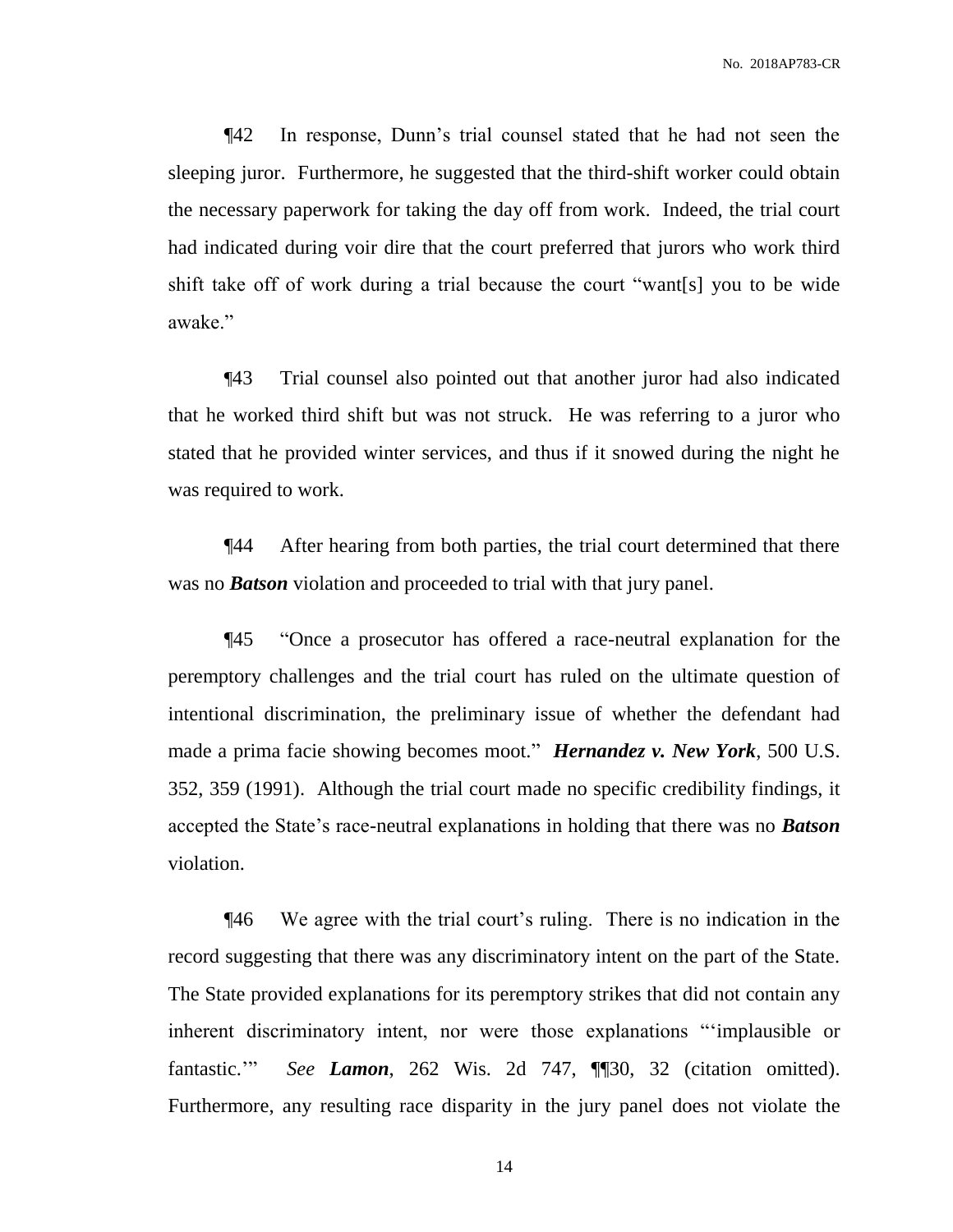principle of race neutrality since there is no evidence that the State intended to cause any "disparate impact." *See id.*, ¶30. Therefore, we conclude that the trial court's determination was not clearly erroneous. *See Lopez*, 173 Wis. 2d at 729.

## *Ineffective Assistance of Counsel*

¶47 Finally, Dunn claims that his trial counsel was ineffective in his cross-examination of Ganske. Specifically, he argues that counsel's crossexamination focused on Ganske's credibility with regard to the different statements she gave to the police, when he should have also questioned her identification of Dunn and the Ford Explorer on the surveillance video from the Days Inn. He asserts that he is entitled to an evidentiary hearing on this issue.

¶48 In a claim of ineffective assistance of counsel, the defendant must demonstrate: "(1) that his counsel's performance was deficient; and (2) that the deficient performance was prejudicial." *State v. Romero-Georgana*, 2014 WI 83, ¶39, 360 Wis. 2d 522, 849 N.W.2d 668. "To prove constitutional deficiency, the defendant must establish that counsel's conduct falls below an objective standard of reasonableness." *State v. Love*, 2005 WI 116, ¶30, 284 Wis. 2d 111, 700 N.W.2d 62. "To prove constitutional prejudice, the defendant must show that there is a reasonable probability that, but for counsel's unprofessional errors, the result of the proceeding would have been different. A reasonable probability is a probability sufficient to undermine confidence in the outcome." *Id.* (citation and internal quotation marks omitted). "A court need not address both components of this inquiry if the defendant does not make a sufficient showing on one." *State v. Smith*, 2003 WI App 234, ¶15, 268 Wis. 2d 138, 671 N.W.2d 854. "The ultimate determination of whether counsel's performance was deficient and prejudicial to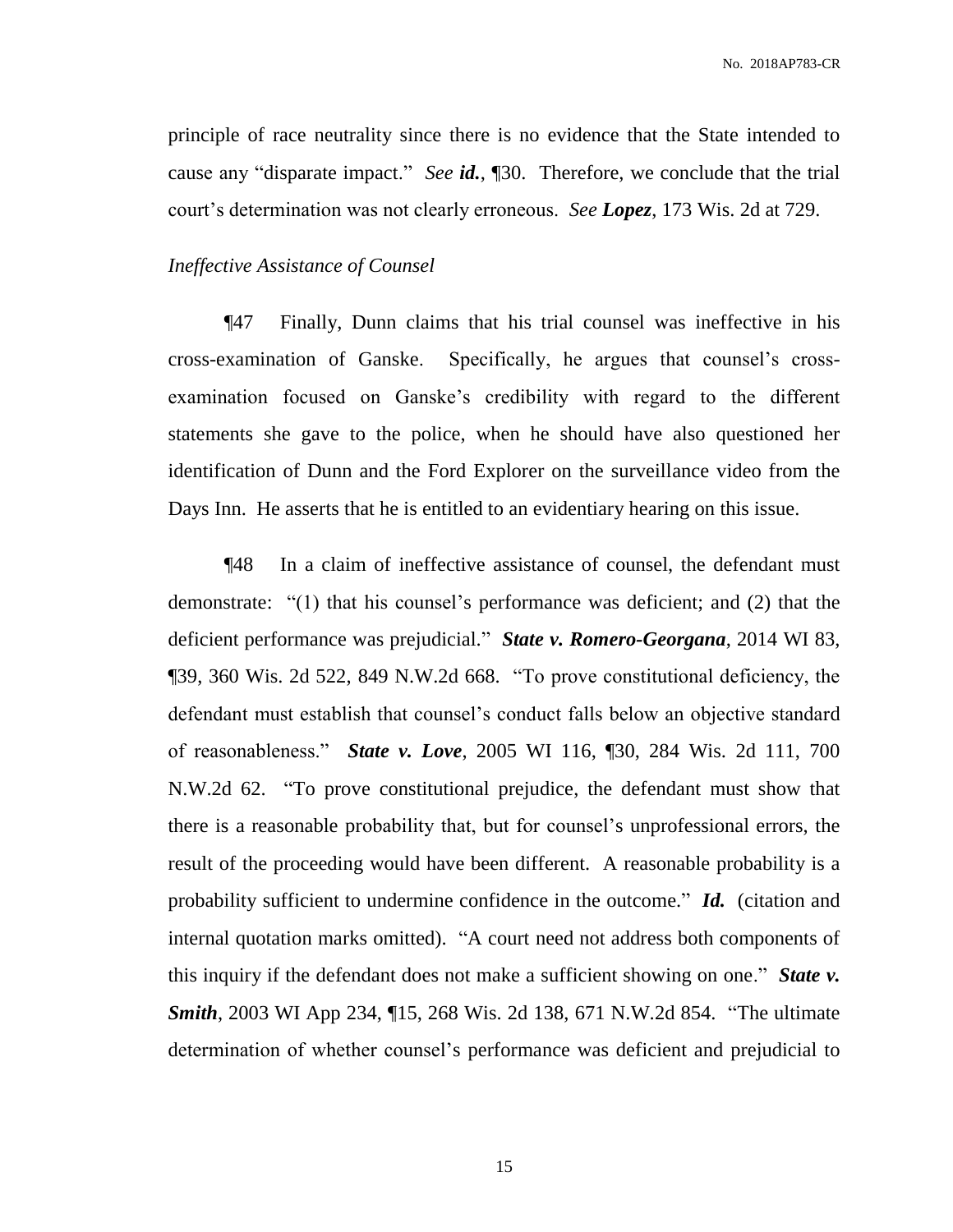the defense are questions of law which this court reviews independently." *State v. Johnson*, 153 Wis. 2d 121, 128, 449 N.W.2d 845 (1990).

¶49 The trial court may, in its discretion, deny a postconviction motion without an evidentiary hearing "if the motion fails to allege sufficient facts to raise a question of fact, presents only conclusory allegations, or if the record conclusively demonstrates that the defendant is not entitled to relief." *State v. Roberson*, 2006 WI 80, ¶43, 292 Wis. 2d 280, 717 N.W.2d 111 (citation and emphasis omitted). Dunn's allegation—that his trial counsel's failure to attack Ganske's credibility regarding her identification of Dunn and her vehicle in the surveillance video "overinflate[ed]" her testimony—is conclusory.

¶50 Ganske testified that she had known Dunn for about ten years and had been dating him for several months prior to the incident. She stated that she recognized him in the video from the way he walked, and also noted that she had bought him the clothes he was wearing. It is unlikely that further questioning by trial counsel would have led to Ganske changing her mind regarding her identification; instead, such a line of questioning likely would have only served to underscore the facts upon which she based her identification. "It is well[]established that trial counsel could not have been ineffective for failing to make meritless arguments." *State v. Allen*, 2017 WI 7, ¶46, 373 Wis. 2d 98, 890 N.W.2d 245.

¶51 Furthermore, Dunn has not demonstrated that he was prejudiced by this alleged failure of trial counsel in light of the other evidence against him. That evidence included: the police finding Dunn in Ganske's vehicle the day after the incident; police also finding in the vehicle a sweatshirt worn by one of the suspects at the time of the robbery, as seen in the surveillance video; and the police finding